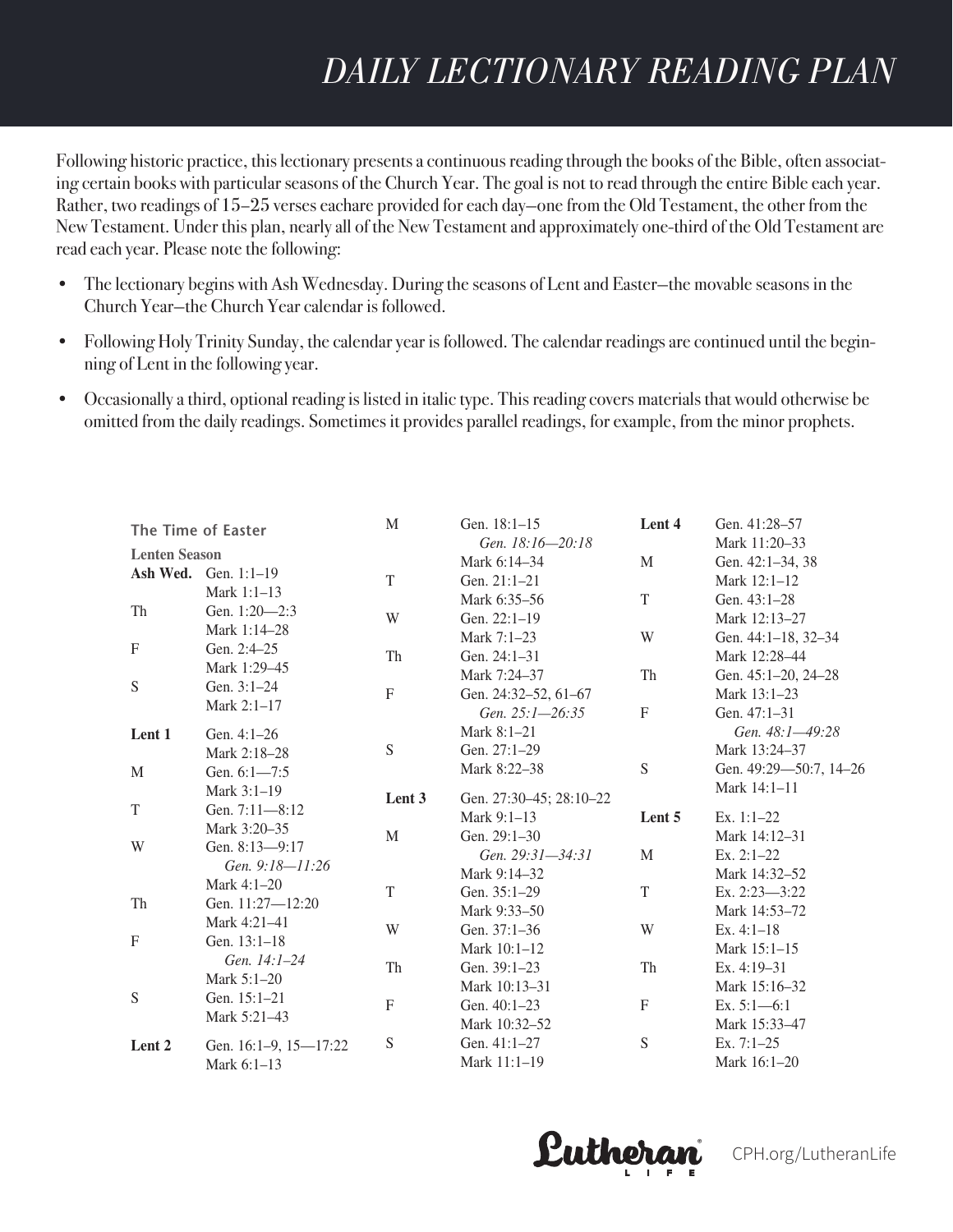| <b>Holy Week</b>     |                                      | F               | Ex. 39:32-40:16                      | S              | Num. 20:22-21:9                    |
|----------------------|--------------------------------------|-----------------|--------------------------------------|----------------|------------------------------------|
| Palm Sun. Ex. 8:1-32 |                                      |                 | Luke 8:22-39                         |                | Luke 20:45-21:19                   |
|                      | Psalm 118                            | S               | Ex. 40:17-38                         | Pentecost      |                                    |
|                      | Heb. $1:1-14$                        |                 | Lev. 1:1-7:38                        |                | Num. 21:10-35                      |
| М                    | Ex. $9:1-28$                         |                 | Luke 8:40-56                         | Day            | Luke 21:20-38                      |
|                      | Lam. $1:1-22$                        | <b>Easter 4</b> | Lev. $8:1-13$ , $30-36$              | М              | Num. 22:1-20                       |
|                      | Heb. $2:1-18$                        |                 | Luke $9:1-17$                        |                | Luke $22:1-23$                     |
| T                    | Ex. 9:29-10:20                       | М               | Lev. $9:1-24$                        | T              | Num. 22:21-23:3                    |
|                      | Lam. 2:1-22                          |                 | Luke 9:18-36                         |                | Luke 22:24-46                      |
|                      | Heb. $3:1-19$                        | T               | Lev. $10:1-20$                       | W              | Num. 23:4-28                       |
| W                    | Ex. $10:21 - 11:10$                  |                 | Lev. 11:1-15:33                      |                | Luke 22:47-71                      |
|                      | Lam. 3:1-66                          |                 | Luke 9:37–62                         | Th             | Num. 24:1-25                       |
|                      | Heb. $4:1-16$                        | W               | Lev. $16:1-24$                       |                | Luke 23:1-25                       |
|                      | <b>Holy Thurs.</b> Ex. 12:1-28       |                 | Luke 10:1-22                         | F              | Num. 27:12-23                      |
|                      | Lam. 4:1-22                          | Th              | Lev. 17:1-16                         |                | Luke 23:26-56                      |
|                      | Heb. $5:1-14$                        |                 | Luke 10:23-42                        | S              | Num. 32:1–6, 16–27                 |
|                      | Psalm 31                             | F               | Lev. $18:1-7$ , $20-19:8$            |                | Luke 24:1-27                       |
| Good Fri.            | Ex. 12:29-32; 13:1-16<br>Lam. 5:1-22 |                 | Luke $11:1-13$                       |                |                                    |
|                      | Heb. $6:1-20$                        | S               | Lev. 19:9–18, 26–37                  |                |                                    |
|                      | Psalm 22                             |                 | Luke 11:14-36                        |                | The Time of the Church             |
| Holy Sat.            | Ex. 13:17-14:9                       | Easter 5        | Lev. 20:1-16, 22-27                  |                |                                    |
|                      | Heb. 7:1-22                          |                 | Luke 11:37-54                        | <b>Holy</b>    |                                    |
|                      |                                      | M               | Lev. 21:1-24                         | <b>Trinity</b> | Num. 35:9-30                       |
| <b>Easter Season</b> |                                      |                 | Luke 12:1-12                         |                | Acts $1:1 - 7:60$<br>Luke 24:28-53 |
|                      | Easter Sun. Ex. 14:10-31             | T               | Lev. $23:1-22$                       |                |                                    |
|                      | Heb. 7:23-8:13                       |                 | Luke 12:13-34                        | 18 May         | Song $1:1-2:7$<br>John $5:1-18$    |
| М                    | Ex. $15:1-18$                        | W               | Lev. 23:23-44                        | 19 May         | Song $2:8 - 3:11$                  |
|                      | Heb. $9:1-28$                        |                 | Luke 12:35–53                        |                | John 5:19–29                       |
| T                    | Ex. $15:19 - 16:12$                  | Th              | Lev. 24:1-23                         | 20 May         | Song $4:1-5:1$                     |
|                      | Heb. $10:1-18$                       |                 | Lev. $25:1-55$                       |                | John 5:30–47                       |
| W                    | Ex. $16:13-35$                       |                 | Luke 12:54-13:17                     | 21 May         | Song $5:2 - 6:3$                   |
|                      | Heb. 10:19-39                        | F               | Lev. 26:1-20                         |                | John $6:1-21$                      |
| Th                   | Ex. $17:1-16$                        |                 | Luke 13:18–35                        | 22 May         | Song 6:4-7:5                       |
|                      | Heb. $11:1-29$                       | S               | Lev. 26:21-33, 39-44                 |                | John 6:22–40                       |
| F                    | Ex. 18:5-27                          |                 | Num. 1:1-2:34                        | 23 May         | Song 7:6—8:14                      |
| S                    | Heb. $12:1-24$                       |                 | Luke 14:1-24                         |                | John 6:41-59                       |
|                      | Ex. $19:1-25$<br>Heb. $13:1-21$      |                 |                                      | 24 May         | Eccl. $1:1-18$                     |
|                      |                                      | Easter 6        | Num. 3:1-16, 39-48                   |                | Esther $1:1 - 10:3$                |
| Easter 2             | Ex. 20:1-24                          |                 | Num. 4:1-8:4<br>Luke 14:25-15:10     |                | John 6:60-71                       |
|                      | Luke $4:1-15$                        | М               | Num. 8:5-26                          | 25 May         | Eccl. $2:1-26$                     |
| М                    | Ex. 22:20-23:13                      |                 | Luke 15:11-32                        |                | John $7:1-13$                      |
|                      | Luke 4:16-30                         | T               | Num. 9:1-23                          | 26 May         | Eccl. 3:1-22                       |
| T                    | Ex. 23:14-33                         |                 | Luke 16:1-18                         |                | John 7:14-31                       |
|                      | Luke 4:31-44                         | W               | Num. 10:11-36                        | 27 May         | Eccl. $4:1-16$                     |
| W                    | Ex. $24:1-18$                        |                 | Luke 16:19-31                        |                | John 7:32–53                       |
|                      | Luke $5:1-16$                        |                 | <b>Ascension</b> Num. 11:1-23, 31-35 | 28 May         | Eccl. $5:1-20$                     |
| Th                   | Ex. $25:1-22$                        |                 | Luke 17:1-19                         |                | John $8:1-20$                      |
|                      | Ex. 25:23-30:38                      | F               | Num. 11:24-29; 12:1-16               | 29 May         | Eccl. 6:1-7:10                     |
|                      | Luke 5:17–39                         |                 | Luke 17:20-37                        |                | John 8:21-38                       |
| F                    | Ex. $31:1-18$                        | S               | Num. 13:1-3, 17-33                   | 30 May         | Eccl. 7:11-29                      |
|                      | Luke $6:1-19$                        |                 | Luke 18:1-17                         |                | John 8:39–59                       |
| S                    | Ex. $32:1-14$<br>Luke 6:20-38        |                 |                                      | 31 May         | Eccl. $8:1-17$                     |
|                      |                                      | Easter 7        | Num. 14:1-25                         |                | John $9:1-23$                      |
| Easter 3             | Ex. 32:15-35                         |                 | Luke 18:18–34                        | 1 June         | Eccl. $9:1-17$                     |
|                      | Luke 6:39-49                         | М               | Num. 14:26-45                        |                | John 9:24-41                       |
| М                    | Ex. $33:1-23$                        |                 | Num. 15:1–41<br>Luke 18:35-19:10     | 2 June         | Eccl. 10:1-20                      |
|                      | Luke 7:1-17                          | T               | Num. 16:1-22                         |                | John $10:1-21$                     |
| T                    | Ex. 34:1-28                          |                 | Luke 19:11-28                        | 3 June         | Eccl. $11:1-10$                    |
|                      | Luke 7:18–35                         | W               | Num. 16:23-40                        |                | John 10:22-42                      |
| W                    | Ex. 34:29-35:21                      |                 | Luke 19:29-48                        | 4 June         | Eccl. $12:1-14$                    |
|                      | Ex. 35:22-38:20                      | Th              | Num. 16:41-17:13                     |                | John 11:1-16                       |
|                      | Luke 7:36–50                         |                 | Num. 18:1-19:22                      | 5 June         | Prov. $1:8-33$                     |
| Th                   | Ex. 38:21-39:8,                      |                 | Luke $20:1-18$                       |                | John 11:17–37                      |
|                      | $22 - 23, 27 - 31$                   | F               | Num. 20:1-21                         | 6 June         | Prov. $3:5-24$                     |
|                      | Luke $8:1-21$                        |                 | Luke 20:19–44                        |                | John 11:38–57                      |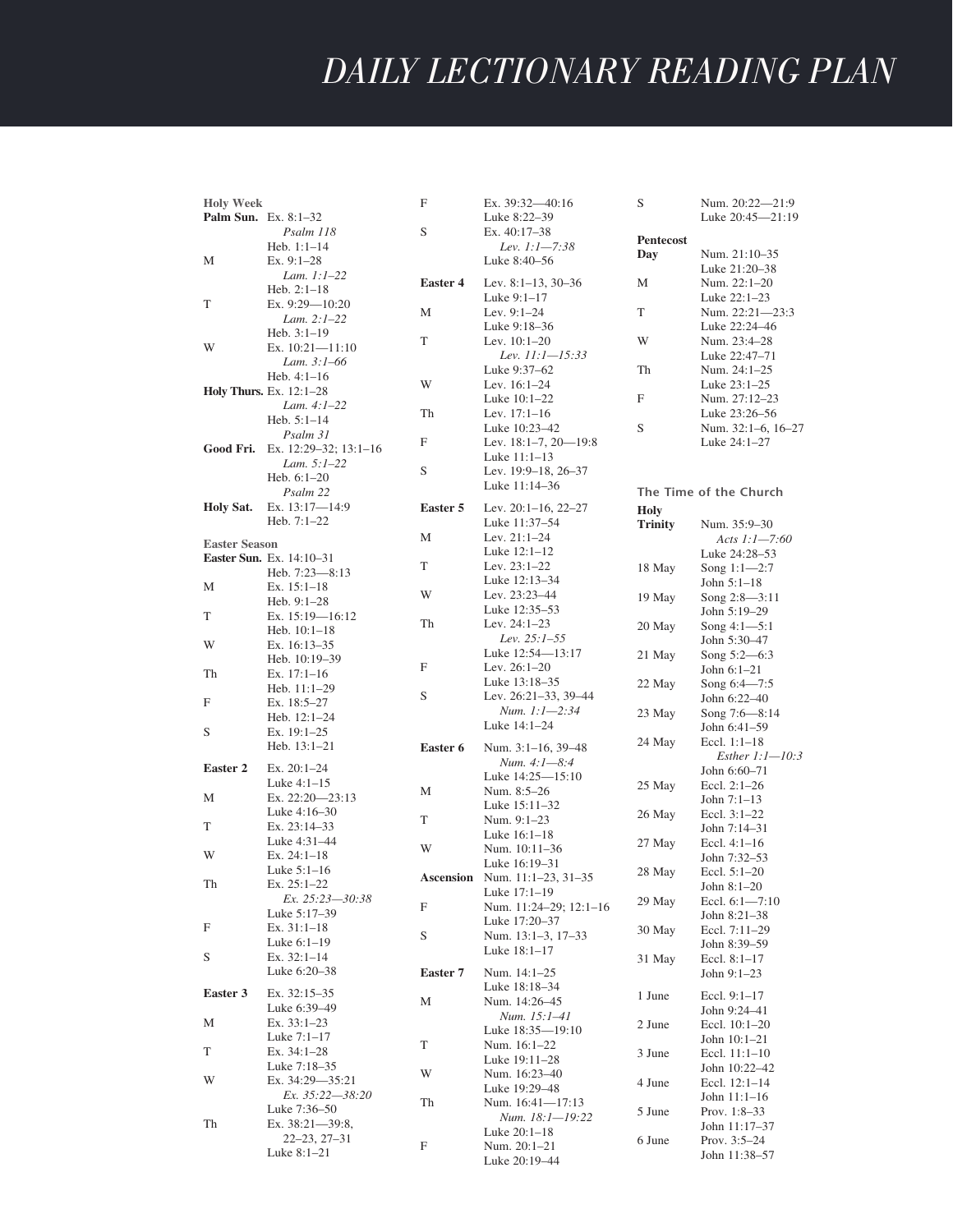| 7 June  | Prov. 4:1-27             | 6 July  | Joshua 24:1-31             | 4 Aug.  | 1 Sam. 18:10-30             |
|---------|--------------------------|---------|----------------------------|---------|-----------------------------|
|         | John 12:1-19             |         | Judg. 1:1–36               |         | Acts 27:27-44               |
| 8 June  | Prov. $5:1-23$           |         | Acts $13:1-12$             | 5 Aug.  | 1 Sam. 19:1-24              |
|         | Prov. 6:1-7:27           | 7 July  | Judg. $2:6-23$             |         | Acts $28:1-15$              |
|         | John 12:20–36a           |         | Acts 13:13-41              | 6 Aug.  | 1 Sam. $20:1-23$            |
| 9 June  | Prov. $8:1-21$           | 8 July  | Judg. 3:7–31               |         | Acts 28:16-31               |
|         | John 12:36b-50           |         | Acts 13:42–52              | 7 Aug.  | 1 Sam. 20:24-42             |
| 10 June | Prov. 8:22-36            | 9 July  | Judg. $4:1-24$             |         | 1 Sam. 21:1-23:29           |
|         | John $13:1-20$           |         | Judg. 5:1–31               |         | 1 Cor. $1:1-25$             |
| 11 June | Prov. $9:1-18$           |         | Acts 14:1-18               | 8 Aug.  | 1 Sam. 24:1-22              |
|         | John 13:21-38            | 10 July | Judg. 6:1-24               |         | 1 Cor. $1:26 - 2:16$        |
| 12 June | Prov. $10:1-23$          |         | Acts 14:19—15:5            | 9 Aug.  | 1 Sam. 25:1-22              |
|         | <i>Prov. 11:1-12:28</i>  | 11 July | Judg. 6:25–40              |         | 1 Cor. $3:1-23$             |
|         | John 14:1-17             |         | Acts 15:6–21               | 10 Aug. | 1 Sam. 25:23-44             |
| 13 June | Prov. $13:1-25$          | 12 July | Judg. $7:1-23$             |         | $1$ Cor. $4:1-21$           |
|         | John 14:18-31            |         | Judg. 7:24-12:15           | 11 Aug. | 1 Sam. $26:1-25$            |
| 14 June | Prov. $14:1-27$          |         | Gal. 1:1-24                |         | 1 Sam. 27:1-28:2            |
|         | John $15:1 - 11$         | 13 July | Judg. 13:1–25              |         | 1 Cor. $5:1-13$             |
| 15 June | Prov. $15:1-29$          |         | Ruth 1:1-4:22              | 12 Aug. | 1 Sam. 28:3-25              |
|         | John 15:12-27            |         | Gal. 2:1-21                |         | 1 Sam. 29:1-30:31           |
| 16 June | Prov. 16:1-24            | 14 July | Judg. 14:1–20              |         | 1 Cor. $6:1-20$             |
|         | John 16:1-16             |         | Gal. 3:1-22                | 13 Aug. | $1$ Sam. $31:1-13$          |
| 17 June | Prov. 17:1-28            | 15 July | Judg. $15:1 - 16:3$        |         | 1 Cor. $7:1-24$             |
|         | <i>Prov.</i> 18:1-20:4   |         | Gal. 3:23-4:11             | 14 Aug. | $2$ Sam. 1:1-27             |
|         | John 16:17–33            | 16 July | Judg. 16:4–30              |         | 1 Cor. 7:25-40              |
| 18 June | Prov. 20:5-25            |         | Judg. 17:1-21:25           | 15 Aug. | 2 Sam. $5:1-25$             |
|         | $Prov. 21:1-31$          |         | Gal. 4:12–31               |         | 1 Cor. $8:1-13$             |
|         | John 17:1-26             | 17 July | 1 Sam. 1:1-20              | 16 Aug. | 2 Sam. $6:1-19$             |
| 19 June | Prov. 22:1-21            |         | Gal. 5:1-26                |         | 1 Cor. 9:1-23               |
|         | John 18:1-14             | 18 July | 1 Sam. 1:21-2:17           | 17 Aug. | 2 Sam. 7:1-17               |
| 20 June | Prov. 22:22-23:12        |         | Gal. 6:1-18                |         | 1 Cor. $9:24 - 10:22$       |
|         | John 18:15-40            | 19 July | 1 Sam. 2:18-36             | 18 Aug. | 2 Sam. 7:18-29              |
| 21 June | Prov. 24:1-22            |         | Acts 15:22-41              |         | 1 Cor. 10:23-11:16          |
|         | John 19:1-22             | 20 July | 1 Sam. 3:1-21              | 19 Aug. | 2 Sam. 11:1-27              |
| 22 June | Prov. $25:1-22$          |         | Acts 16:1-22               |         | 1 Cor. 11:17-34             |
|         | <i>Prov.</i> $26:1-28$   | 21 July | 1 Sam. 4:1-22              | 20 Aug. | 2 Sam. 12:1-25              |
|         | John 19:23-42            |         | Acts 17:1–34               |         | 2 Sam. 13:1-19:43           |
| 23 June | Prov. $27:1 - 24$        |         | Acts 16:23-40              |         | 1 Cor. $12:1-13$            |
|         | Prov. $28:1 - 29:27$     | 22 July | 1 Sam. $5:1-6:3$ , $10-16$ | 21 Aug. | 1 Kings 1:1-4, 15-35        |
|         | John 20:1-18             |         | Acts 18:1-11, 23-28        |         | 1 Cor. 12:14-31             |
| 24 June | Prov. $30:1-9$ , $18-33$ | 23 July | 1 Sam. 6:19-7:17           | 22 Aug. | 1 Kings 2:1-27              |
|         | John 20:19–31            |         | Acts 19:23-21:14           |         | 1 Cor. 14:1-16:24           |
| 25 June | Prov. 31:10-31           |         | Acts 19:1-22               |         | 1 Cor. $13:1-13$            |
|         | John $21:1-25$           | 24 July | 1 Sam. 8:1-22              | 23 Aug. | 1 Kings 3:1-15              |
| 26 June | Joshua $1:1-18$          |         | Acts 21:15–36              |         | 1 Kings 3:16–4:34           |
|         | Acts $8:1-25$            | 25 July | 1 Sam. 9:1-27              |         | 2 Cor. 1:1-22               |
| 27 June | Joshua 2:1-24            |         | Acts 21:37-22:16           | 24 Aug. | 1 Kings 5:1–18              |
|         | Acts 8:26-40             | 26 July | 1 Sam. 10:1-27             |         | 1 Kings 6:1-7:50            |
| 28 June | Joshua 3:1–17            |         | Acts 22:17-29              |         | 2 Cor. $1:23 - 2:17$        |
|         | Acts 9:1-22              | 27 July | 1 Sam. 12:1-25             | 25 Aug. | 1 Kings 7:51-8:21           |
| 29 June | Joshua 4:1-24            |         | Acts 22:30-23:11           |         | $2$ Cor. $3:1-18$           |
|         | Acts 9:23–43             | 28 July | 1 Sam. 13:1-18             | 26 Aug. | 1 Kings 8:22–30, 46–63      |
| 30 June | Joshua 5:1-6:5           |         | Acts 23:12-35              |         | $2$ Cor. 4:1-18             |
|         | Acts $10:1-17$           | 29 July | 1 Sam. 14:47-15:9          | 27 Aug. | 1 Kings $9:1-9$ ; $10:1-13$ |
| 1 July  | Joshua 6:6-27            |         | Acts 24:1–23               |         | $2$ Cor. 5:1-21             |
|         | Acts 10:18–33            | 30 July | 1 Sam. 15:10-35            | 28 Aug. | 1 Kings 11:1-26             |
| 2 July  | Joshua 7:1–26            |         | Acts 24:24—25:12           |         | $2$ Cor. 6:1-18             |
|         | Acts 10:34–48            | 31 July | 1 Sam. 16:1-23             | 29 Aug. | 1 Kings 11:42-12:19         |
| 3 July  | Joshua 8:1–28            |         | Acts 25:13–27              |         | 2 Cor. 7:1-16               |
|         | Acts 11:1–18             |         |                            | 30 Aug. | 1 Kings 12:20-13:5, 33-34   |
| 4 July  | Joshua 10:1-25           | 1 Aug.  | 1 Sam. 17:1-19             |         | 1 Kings 14:1-16:28          |
|         | Joshua 10:28-22:34       |         | Acts 26:1–23               |         | $2$ Cor. $8:1-24$           |
|         | Acts 11:19–30            | 2 Aug.  | 1 Sam. 17:20-47            | 31 Aug. | 1 Kings 16:29-17:24         |
| 5 July  | Joshua 23:1-16           |         | Acts 26:24—27:8            |         | 2 Cor. 10:1-13:14           |
|         | Acts $12:1-25$           | 3 Aug.  | 1 Sam. 17:48-18:9          |         | 2 Cor. 9:1-15               |
|         |                          |         | Acts 27:9-26               |         |                             |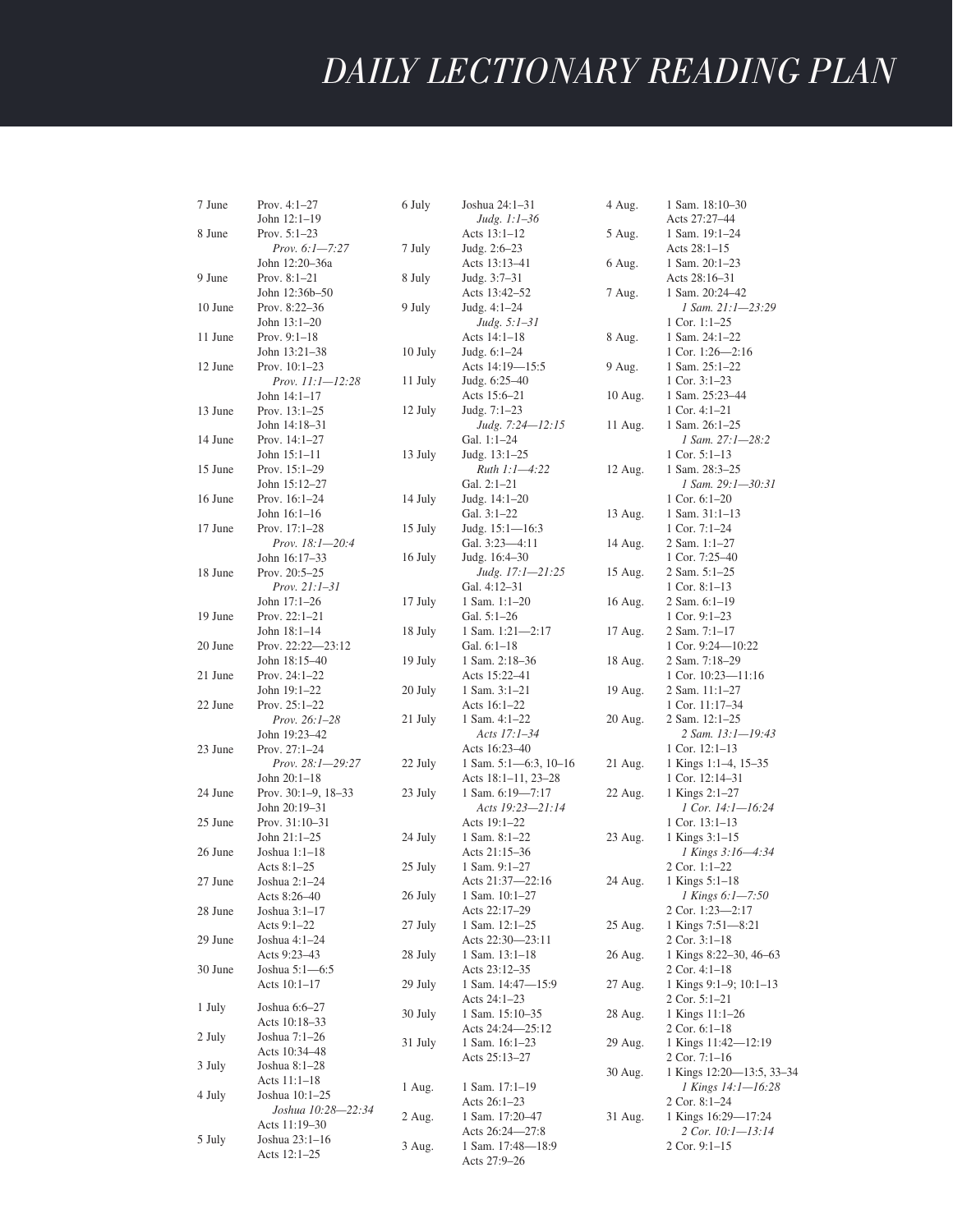DAILY LECTIONARY • **303**

| The Time of Christmas |                                | <b>Christmas Season</b> |                                  | 21 Jan. | Joel $1:1-20$                     |
|-----------------------|--------------------------------|-------------------------|----------------------------------|---------|-----------------------------------|
| <b>Advent Season</b>  |                                | 24 Dec.                 | Is. 44:21-45:13, 20-25           |         | Rom. 10:1-21                      |
| 27 Nov.               | Is. $1:1-28$                   |                         | Dan. 10:1-12:13                  | 22 Jan. | Joel $2:1-17$                     |
|                       | 1 Peter 1:1-12                 |                         | <i>Is.</i> $48:1-22$             |         | Rom. 11:1-24                      |
| 28 Nov.               | Is. $2:1-22$                   |                         | Rev. 12:1-17                     | 23 Jan. | Joel 2:18-32                      |
|                       | Is. $3:1-4:6$                  | 25 Dec.                 | Is. $49:1-18$                    |         | Rom. 11:25-12:13                  |
|                       | 1 Peter 1:13–25                |                         | Matt. 1:1-17                     | 24 Jan. | Joel $3:1-21$                     |
| 29 Nov.               | Is. $5:1-25$                   | 26 Dec.                 | Is. $49:22-26$ ; $50:4-$         |         | Rom. 12:14-13:14                  |
|                       | Amos 1:1-9:15                  |                         | $51:8, 12-16$                    | 25 Jan. | Zech. 1:1-21                      |
|                       | 1 Peter 2:1-12                 |                         | Matt. 1:18-25                    |         | Rom. 14:1-23                      |
| 30 Nov.               | Is. $6:1 - 7:9$                | 27 Dec.                 | Is. 51:17-52:12                  | 26 Jan. | Zech. 2:1-3:10                    |
|                       | 1 Peter 2:13-25                |                         | Matt. $2:1-12$                   |         | Rom. 15:1-13                      |
|                       |                                | 28 Dec.                 | Is. 52:13-54:10                  | 27 Jan. | Zech. 4:1-5:11                    |
| 1 Dec.                | Is. $7:10-8:8$                 |                         | Matt. 2:13-23                    |         | Rom. 15:14-33                     |
|                       | 1 Peter 3:1-22                 | 29 Dec.                 | Is. $55:1-13$                    | 28 Jan. | Zech. 6:1-7:14                    |
| 2 Dec.                | Is. $8:9-9:7$                  |                         | Luke $1:1-25$                    |         | Rom. 16:17-27                     |
|                       | 1 Peter $4:1-19$               | 30 Dec.                 | Is. $58:1 - 59:3$ , $14-21$      | 29 Jan. | Zech. 8:1-23                      |
| 3 Dec.                | Is. $9:8 - 10:11$              |                         | Luke 1:26–38                     |         | $2$ Tim. $1:1-18$                 |
|                       | 1 Peter 5:1-14                 | 31 Dec.                 | Is. $60:1-22$                    | 30 Jan. | Zech. 9:1-17                      |
| 4 Dec.                | Is. 10:12-27a, 33-34           |                         | Luke 1:39-56                     |         | 2 Tim. 2:1-26                     |
|                       | 2 Peter $1:1-21$               | 1 Jan.                  | Is. $61:1-11$                    | 31 Jan. | Zech. 10:1-11:3                   |
| 5 Dec.                | Is. $11:1 - 12:6$              |                         | Luke 1:57-80                     |         | 2 Tim. 3:1-17                     |
|                       | 2 Peter 2:1-22                 | 2 Jan.                  | Is. $62:1-12$                    | 1 Feb.  | Zech. 11:4-17                     |
| 6 Dec.                | Is. $14:1-23$                  |                         | Luke 2:1-20                      |         | 2 Tim. 4:1-18                     |
|                       | 2 Peter 3:1-18                 | 3 Jan.                  | Is. $63:1-14$                    | 2 Feb.  | Zech. 12:1-13:9                   |
| 7 Dec.                | Is. $24:1-13$                  |                         | Luke 2:21-40                     |         | Titus $1:1-2:6$                   |
|                       | 1 John 1:1-2:14                | 4 Jan.                  | Is. 63:15-65:2                   | 3 Feb.  | Zech. 14:1-21                     |
| 8 Dec.                | Is. 24:14-25:12                |                         | Luke 2:41-52                     |         | Titus 2:7-3:15                    |
|                       | $Obad. 1-21$                   | 5 Jan.                  | Is. $65:8-25$                    | 4 Feb.  | Job $1:1-22$                      |
|                       | 1 John 2:15-29                 |                         | Luke 3:1-20                      |         | John $1:1-18$                     |
| 9 Dec.                | Is. $26:1-19$                  |                         |                                  | 5 Feb.  | Job 2:1-3:10                      |
|                       | 1 John $3:1-24$                | <b>Epiphany Season</b>  |                                  |         | John 1:19-34                      |
| 10 Dec.               | Is. $26:20 - 27:13$            | 6 Jan.                  | Is. $66:1-20$                    | 6 Feb.  | Job $3:11-26$                     |
|                       | 1 John 4:1-21                  |                         | Luke 3:21-38                     |         | John 1:35–51                      |
| 11 Dec.               | Is. $28:14-29$                 | 7 Jan.                  | Ezek. 1:1-14, 22-28              | 7 Feb.  | $Job 4:1-21$                      |
|                       | 1 John $5:1-21$                |                         | Hab. $1:1-3:19$                  |         | John $2:1-12$                     |
|                       | $2 John I-13$                  |                         | Rom. 1:1-17                      | 8 Feb.  | $Job 5:1-27$                      |
|                       | $3$ John $1-15$                | 8 Jan.                  | Ezek. $2:1-3:11$<br>Rom. 1:18-32 |         | John 2:13-25                      |
| 12 Dec.               | Is. $29:1-14$                  | 9 Jan.                  | Ezek. 3:12-27                    | 9 Feb.  | Job $6:1-13$                      |
|                       | Jude $1-25$                    |                         | Ezek. 4:1—11:25                  |         | John $3:1-21$                     |
| 13 Dec.               | Is. $29:15 - 30:14$            |                         | Rom. 2:1-16                      | 10 Feb. | Job 6:14-30                       |
|                       | $Rev. 1:1-20$                  | 10 Jan.                 | Ezek. 18:1-4, 19-32              |         | John 3:22-4:6                     |
| 14 Dec.               | Is. 30:15-26                   |                         | Ezek. 19:1-24:27                 | 11 Feb. | $Job 7:1-21$                      |
|                       | Rev. 2:1-29                    |                         | Rom. 2:17-29                     |         | John 4:7-26                       |
| 15 Dec.               | Is. 30:27-31:9                 | 11 Jan.                 | Ezek. 33:1-20                    | 12 Feb. | Job 8:1-22                        |
|                       | Rev. 3:1-22                    |                         | Rom. 3:1-18                      |         | John 4:27-45                      |
| 16 Dec.               | Is. $32:1-20$                  | 12 Jan.                 | Ezek. 34:1-24                    | 13 Feb. | Job $9:1-35$                      |
|                       | $Rev. 4:1-11$                  |                         | Rom. 3:19-31                     |         | John 4:46–54                      |
| 17 Dec.               | Is. $33:1-24$                  | 13 Jan.                 | Ezek. 36:13-28                   | 14 Feb. | Job $10:1-22$                     |
|                       | Rev. 5:1-14                    |                         | Rom. 4:1-25                      |         | John $5:1-18$                     |
| 18 Dec.               | Is. $34:1-2$ , $8-35:10$       | 14 Jan.                 | Ezek. 36:33-37:14                | 15 Feb. | Job 11:1-20<br>John 5:19-29       |
|                       | Micah $1:1-7:20$               |                         | Rom. 5:1-21                      |         | Job $12:1-6$ , $12-25$            |
|                       | Rev. $6:1-17$                  | 15 Jan.                 | Ezek. 37:15-28                   | 16 Feb. | John 5:30-47                      |
| 19 Dec.               | Is. $40:1-17$<br>$Rev. 7:1-17$ |                         | Rom. $6:1-23$                    | 17 Feb. | Job $13:1-12$                     |
| 20 Dec.               | Is. $40:18 - 41:10$            | 16 Jan.                 | Ezek. 38:1-23                    |         | John $6:1-21$                     |
|                       | Rev. $8:1-13$                  |                         | Rom. 7:1-20                      | 18 Feb. | Job 13:13-28                      |
| 21 Dec.               | Is. $42:1-25$                  | 17 Jan.                 | Ezek. 39:1-10, 17-29             |         | John 6:22-40                      |
|                       | $Rev. 9:1-12$                  |                         | Rom. 7:21-8:17                   | 19 Feb. | Job $14:1-22$                     |
| 22 Dec.               | Is. $43:1-24$                  | 18 Jan.                 | Ezek. $40:1-4$ ; $43:1-12$       |         | John 6:41-59                      |
|                       | Rev. $9:13 - 10:11$            |                         | Ezek. $40:5 - 42:20$ ;           | 20 Feb. | Job 15:1-23, 30-35                |
| 23 Dec.               | Is. $43:25 - 44:20$            |                         | $43:13 - 27$                     |         | John 6:60-71                      |
|                       | Rev. 11:1-19                   |                         | Rom. 8:18-39                     | 21 Feb. | Job $16:1-22$                     |
|                       |                                | 19 Jan.                 | Ezek. 44:1-16, 23-29             |         | John $7:1-13$                     |
|                       |                                |                         | Rom. $9:1-18$                    | 22 Feb. | Job $17:1-16$                     |
|                       |                                | 20 Jan.                 | Ezek. 47:1-14, 21-23             |         | $J_{\rm o}$ <sub>hn</sub> 7.14 21 |

Rom. 9:19–33

John 7:14–31